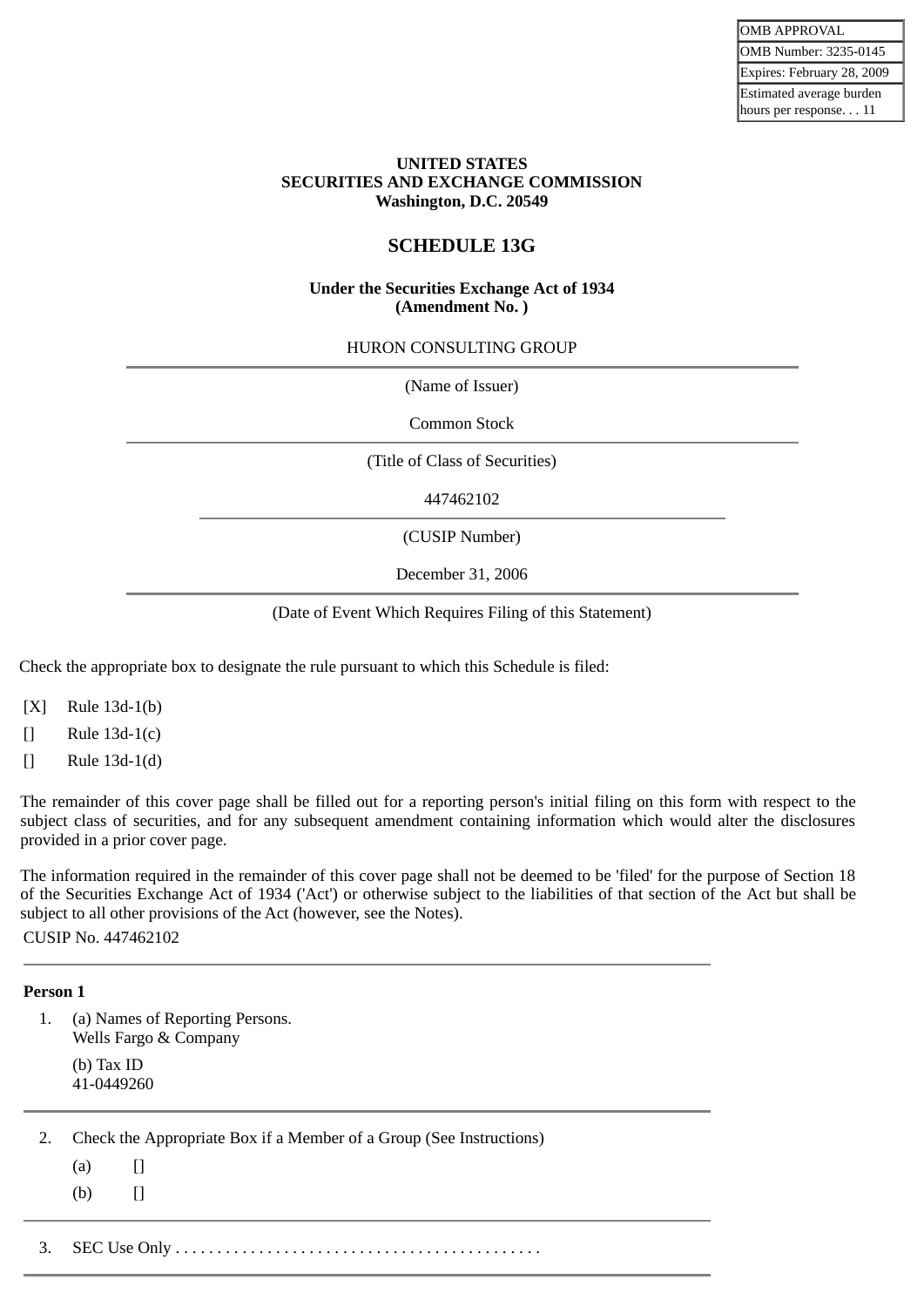|                                                                                         | 5. Sole Voting Power 1,144,685      |  |  |
|-----------------------------------------------------------------------------------------|-------------------------------------|--|--|
| Number of                                                                               |                                     |  |  |
| <b>Shares</b><br>Beneficially<br>Owned by<br>Each<br>Reporting                          | 6. Shared Voting Power 0            |  |  |
|                                                                                         | 7. Sole Dispositive Power 1,332,520 |  |  |
| Person With                                                                             | 8. Shared Dispositive Power 0       |  |  |
| 9.<br>Aggregate Amount Beneficially Owned by Each Reporting Person 1,335,220            |                                     |  |  |
| 10. Check if the Aggregate Amount in Row (9) Excludes Certain Shares (See Instructions) |                                     |  |  |
| 11. Percent of Class Represented by Amount in Row (9) 7.41 %                            |                                     |  |  |

12. Type of Reporting Person (See Instructions)

#### HC

#### **Item 1.**

- (a) Name of Issuer HURON CONSULTING GROUP
- (b) Address of Issuer's Principal Executive Offices 550 WEST VAN BUREN STREET, CHICAGO, IL 60607

#### **Item 2.**

- (a) Name of Person Filing Wells Fargo & Company
- (b) Address of Principal Business Office or, if none, Residence 420 Montgomery Street, San Francisco, CA 94104
- (c) Citizenship Delaware
- (d) Title of Class of Securities Common Stock
- (e) CUSIP Number 447462102

#### **Item 3. If this statement is filed pursuant to 240.13d-1(b) or 240.13d-2(b) or (c), check whether the person filing is a:**

- (a) [ ] Broker or dealer registered under section 15 of the Act (15 U.S.C. 78c).
- (b)  $\begin{bmatrix} \end{bmatrix}$  Bank as defined in section 3(a)(6) of the Act (15 U.S.C. 78c).
- (c)  $\begin{bmatrix} \end{bmatrix}$  Insurance company as defined in section 3(a)(19) of the Act (15 U.S.C. 78c).
- (d) [ ] Investment company registered under section 8 of the Investment Company Act of 1940 (15 U.S.C 80a-8).
- (e)  $\Box$  An investment adviser in accordance with 240.13d-1(b)(1)(ii)(E);
- (f) [] An employee benefit plan or endowment fund in accordance with 240.13d- $1(b)(1)(ii)(F);$
- (g)  $[X]$  A parent holding company or control person in accordance with 240.13d-1(b)  $(1)(ii)(G);$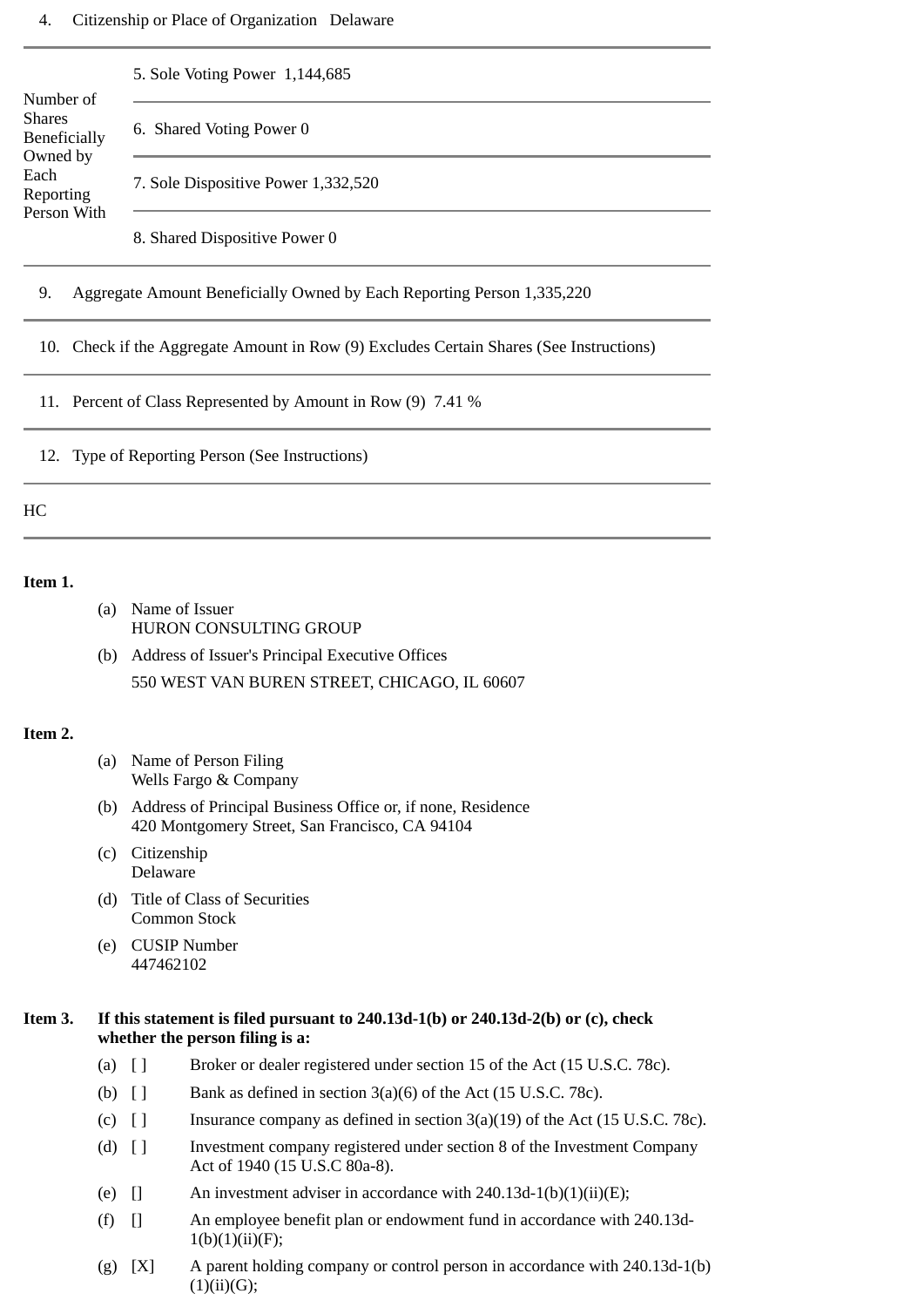- (h) [] A savings associations as defined in Section 3(b) of the Federal Deposit Insurance Act (12 U.S.C. 1813);
- (i) [] A church plan that is excluded from the definition of an investment company under section 3(c)(14) of the Investment Company Act of 1940 (15 U.S.C. 80a-3);
- (i)  $\Box$  Group, in accordance with 240.13d-1(b)(1)(ii)(J).

## **Item 4. Ownership.**

Provide the following information regarding the aggregate number and percentage of the class of securities of the issuer identified in Item 1.

- (a) Amount beneficially owned: 1,335,220
- (b) Percent of class: 7.41%
- (c) Number of shares as to which the person has:
	- (i) Sole power to vote or to direct the vote 1,144,685
	- (ii) Shared power to vote or to direct the vote 0
	- (iii) Sole power to dispose or to direct the disposition of 1,332,520
	- (iv) Shared power to dispose or to direct the disposition of 0

#### **Person 2**

- 1. (a) Names of Reporting Persons. Wells Capital Management Incorporated (b) Tax ID 95-3692822
- 2. Check the Appropriate Box if a Member of a Group (See Instructions)
	- $(a)$  []
	- $(b)$  []
- 3. SEC Use Only . . . . . . . . . . . . . . . . . . . . . . . . . . . . . . . . . . . . . . . . . . . .
- 4. Citizenship or Place of Organization California

|                                                   | 5. Sole Voting Power 109,956                                                           |  |
|---------------------------------------------------|----------------------------------------------------------------------------------------|--|
| Number of<br><b>Shares</b><br><b>Beneficially</b> | 6. Shared Voting Power 0                                                               |  |
| Owned by<br><b>Each Reporting</b><br>Person With  | 7. Sole Dispositive Power 1,317,650                                                    |  |
|                                                   | 8. Shared Dispositive Power 0                                                          |  |
| 9.                                                | Aggregate Amount Beneficially Owned by Each Reporting Person 1,317,650                 |  |
| 10.                                               | Check if the Aggregate Amount in Row (9) Excludes Certain Shares (See<br>Instructions) |  |
|                                                   | 11. Percent of Class Represented by Amount in Row (9) 7.31 %                           |  |
|                                                   | 12. Type of Reporting Person (See Instructions)                                        |  |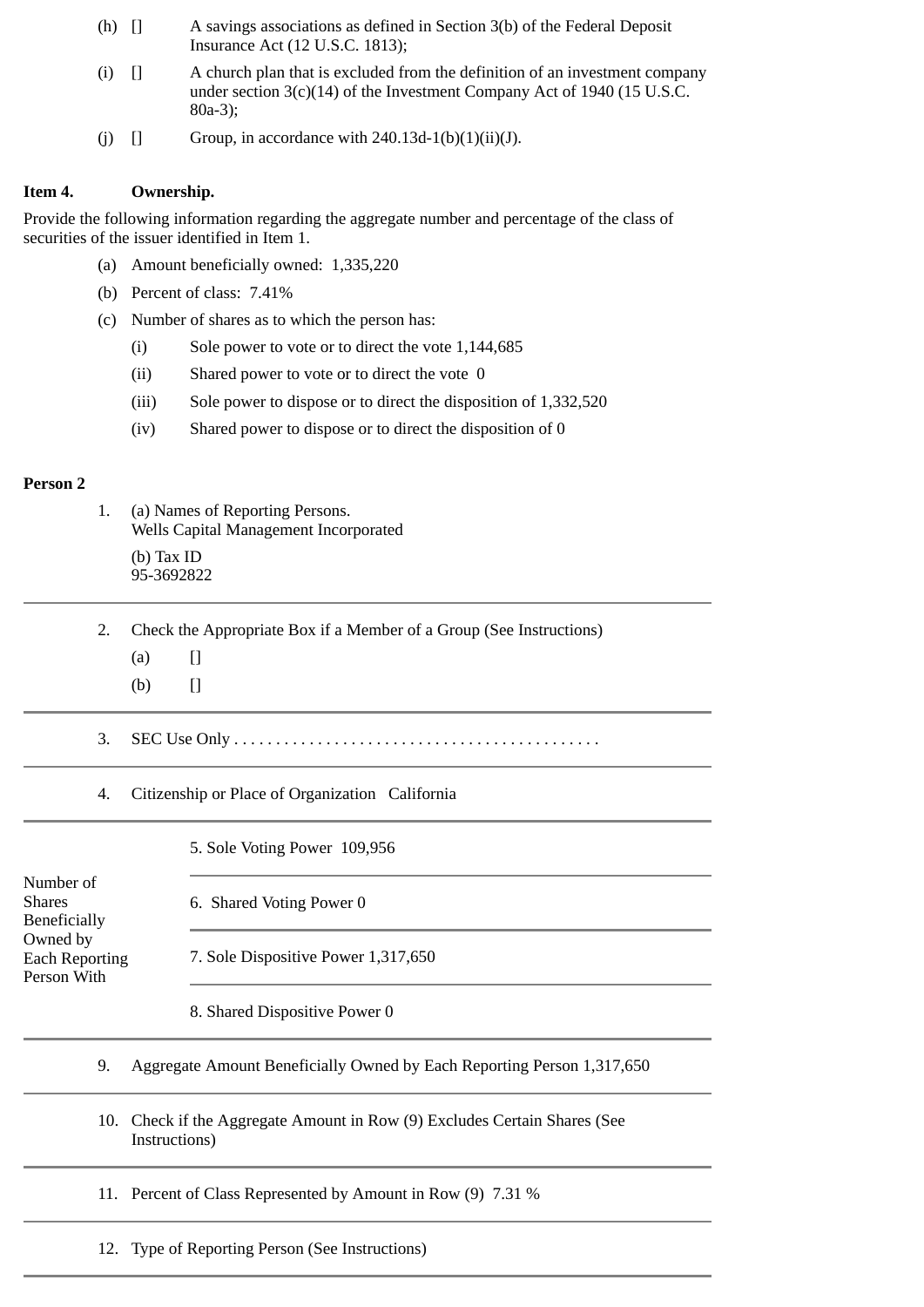- (a) Name of Issuer HURON CONSULTING GROUP
- (b) Address of Issuer's Principal Executive Offices 550 WEST VAN BUREN STREET, CHICAGO, IL 60607

## **Item 2.**

- (a) Name of Person Filing Wells Capital Management Incorporated
- (b) Address of Principal Business Office or, if none, Residence 525 Market Street, San Francisco, CA 94105
- (c) Citizenship California
- (d) Title of Class of Securities Common Stock
- (e) CUSIP Number 447462102

## **Item 3. If this statement is filed pursuant to 240.13d-1(b) or 240.13d-2(b) or (c), check whether the person filing is a:**

- (a) [ ] Broker or dealer registered under section 15 of the Act (15 U.S.C. 78c).
- (b)  $\begin{bmatrix} \end{bmatrix}$  Bank as defined in section 3(a)(6) of the Act (15 U.S.C. 78c).
- (c)  $\lceil \cdot \rceil$  Insurance company as defined in section 3(a)(19) of the Act (15 U.S.C. 78c).
- (d) [ ] Investment company registered under section 8 of the Investment Company Act of 1940 (15 U.S.C 80a-8).
- (e)  $[X]$  An investment adviser in accordance with 240.13d-1(b)(1)(ii)(E);
- (f) [] An employee benefit plan or endowment fund in accordance with 240.13d- $1(b)(1)(ii)(F);$
- (g) [] A parent holding company or control person in accordance with 240.13d-1(b)  $(1)(ii)(G);$
- (h) [] A savings associations as defined in Section 3(b) of the Federal Deposit Insurance Act (12 U.S.C. 1813);
- (i) [] A church plan that is excluded from the definition of an investment company under section  $3(c)(14)$  of the Investment Company Act of 1940 (15 U.S.C. 80a-3);
- (i)  $\Box$  Group, in accordance with 240.13d-1(b)(1)(ii)(J).

# **Item 4. Ownership.**

Provide the following information regarding the aggregate number and percentage of the class of securities of the issuer identified in Item 1.

- (a) Amount beneficially owned: 1,317,650
- (b) Percent of class: 7.31%
- (c) Number of shares as to which the person has:
	- (i) Sole power to vote or to direct the vote 109,956
	- (ii) Shared power to vote or to direct the vote 0
	- (iii) Sole power to dispose or to direct the disposition of 1,317,650
	- (iv) Shared power to dispose or to direct the disposition of 0

**Item 1.**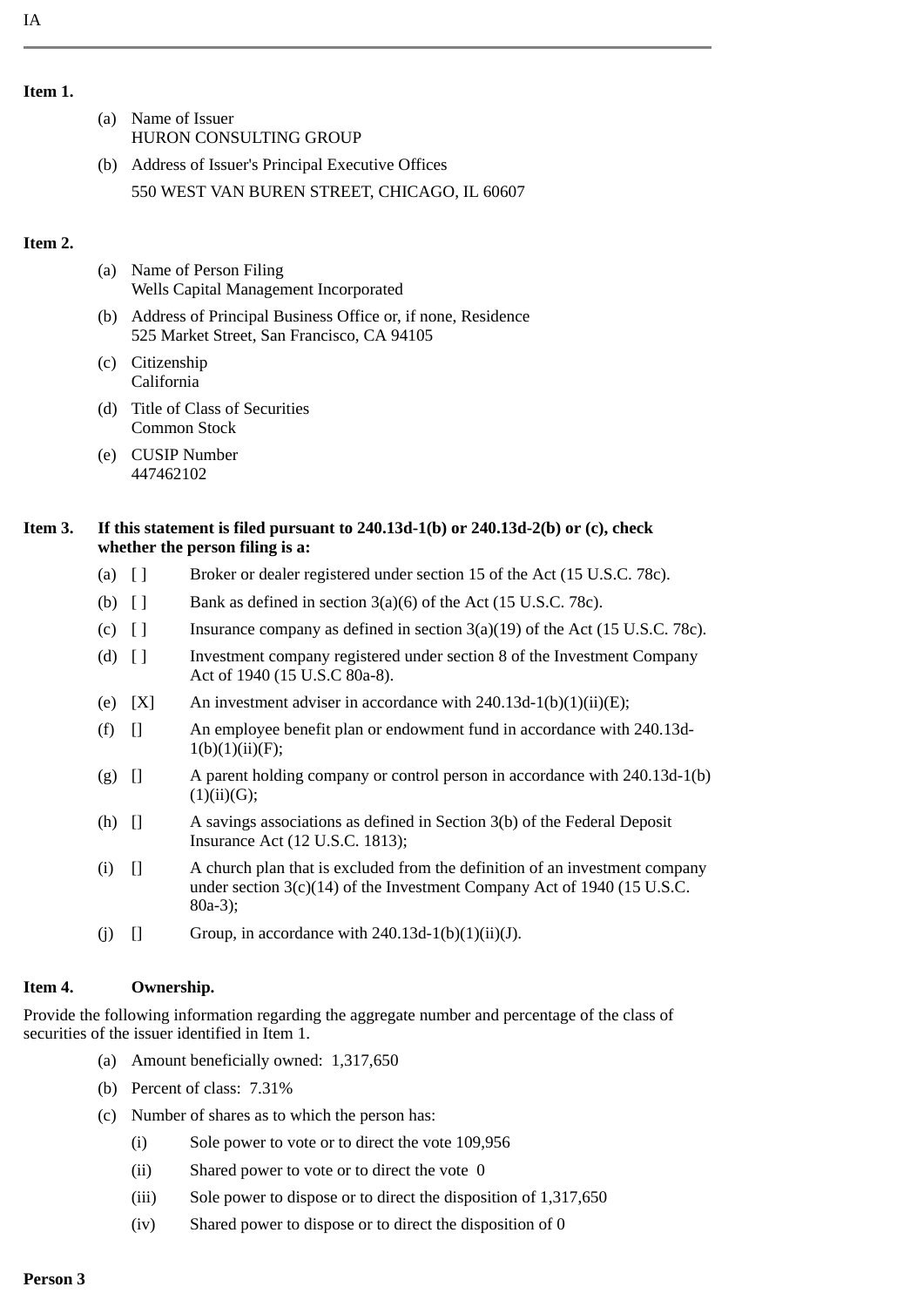|                                                   | 1.                               | (a) Names of Reporting Persons.<br>Wells Fargo Funds Management, LLC                                          |
|---------------------------------------------------|----------------------------------|---------------------------------------------------------------------------------------------------------------|
|                                                   |                                  | $(b)$ Tax ID<br>94-3382001                                                                                    |
|                                                   | 2.                               | Check the Appropriate Box if a Member of a Group (See Instructions)                                           |
|                                                   |                                  | $[]$<br>(a)                                                                                                   |
|                                                   |                                  | $[]$<br>(b)                                                                                                   |
|                                                   | 3.                               |                                                                                                               |
|                                                   | 4.                               | Citizenship or Place of Organization Delaware                                                                 |
|                                                   |                                  | 5. Sole Voting Power 980,954                                                                                  |
| Number of<br><b>Shares</b><br><b>Beneficially</b> |                                  | 6. Shared Voting Power 0                                                                                      |
| Owned by<br><b>Each Reporting</b><br>Person With  | 7. Sole Dispositive Power 14,870 |                                                                                                               |
|                                                   |                                  | 8. Shared Dispositive Power 0                                                                                 |
|                                                   | 9.                               | Aggregate Amount Beneficially Owned by Each Reporting Person 980,954                                          |
|                                                   | 10.                              | Check if the Aggregate Amount in Row (9) Excludes Certain Shares (See<br>Instructions)                        |
|                                                   | 11.                              | Percent of Class Represented by Amount in Row (9) 5.44 %                                                      |
|                                                   |                                  | 12. Type of Reporting Person (See Instructions)                                                               |
| IA                                                |                                  |                                                                                                               |
| Item 1.                                           |                                  |                                                                                                               |
|                                                   |                                  | (a) Name of Issuer<br>HURON CONSULTING GROUP                                                                  |
|                                                   |                                  | (b) Address of Issuer's Principal Executive Offices                                                           |
|                                                   |                                  | 550 WEST VAN BUREN STREET, CHICAGO, IL 60607                                                                  |
| Item 2.                                           |                                  |                                                                                                               |
|                                                   |                                  | (a) Name of Person Filing<br>Wells Fargo Funds Management, LLC                                                |
|                                                   |                                  | (b) Address of Principal Business Office or, if none, Residence<br>525 Market Street, San Francisco, CA 94105 |
|                                                   |                                  | (c) Citizenship<br>Delaware                                                                                   |
|                                                   |                                  | (d) Title of Class of Securities<br>Common Stock                                                              |
|                                                   |                                  | (e) CUSIP Number<br>447462102                                                                                 |
|                                                   |                                  |                                                                                                               |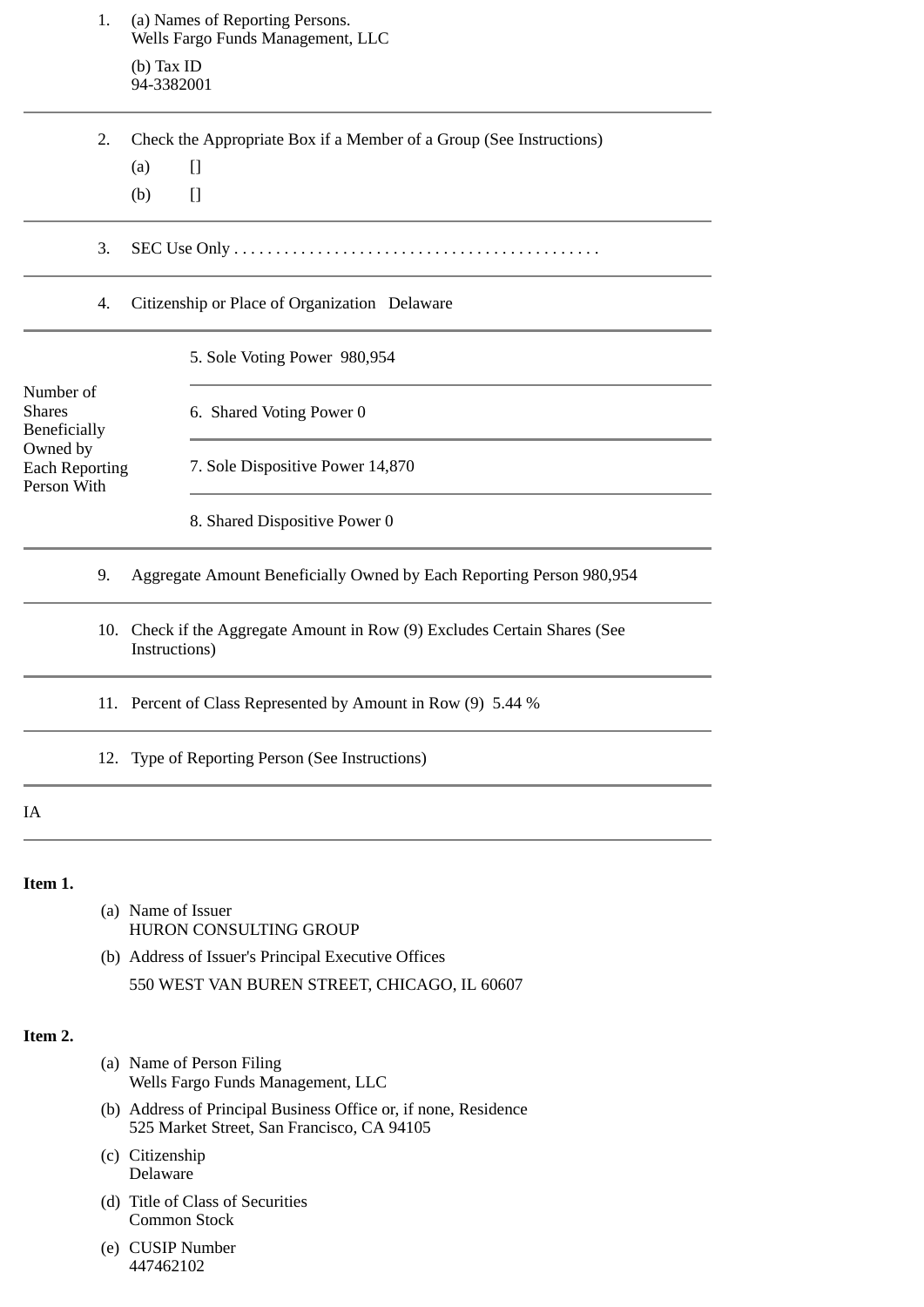## **Item 3. If this statement is filed pursuant to 240.13d-1(b) or 240.13d-2(b) or (c), check whether the person filing is a:**

- (a) [ ] Broker or dealer registered under section 15 of the Act (15 U.S.C. 78c).
- (b)  $\lceil \cdot \rceil$  Bank as defined in section 3(a)(6) of the Act (15 U.S.C. 78c).
- (c)  $\lceil \cdot \rceil$  Insurance company as defined in section 3(a)(19) of the Act (15 U.S.C. 78c).
- (d) [ ] Investment company registered under section 8 of the Investment Company Act of 1940 (15 U.S.C 80a-8).
- (e)  $[X]$  An investment adviser in accordance with 240.13d-1(b)(1)(ii)(E);
- (f) [] An employee benefit plan or endowment fund in accordance with 240.13d-1(b)  $(1)(ii)(F);$
- (g) [] A parent holding company or control person in accordance with 240.13d-1(b)  $(1)(ii)(G);$
- (h) [] A savings associations as defined in Section 3(b) of the Federal Deposit Insurance Act (12 U.S.C. 1813);
- (i) [] A church plan that is excluded from the definition of an investment company under section 3(c)(14) of the Investment Company Act of 1940 (15 U.S.C. 80a-3);
- (i)  $\Box$  Group, in accordance with 240.13d-1(b)(1)(ii)(J).

## **Item 4. Ownership.**

Provide the following information regarding the aggregate number and percentage of the class of securities of the issuer identified in Item 1.

- (a) Amount beneficially owned: 980,954
- (b) Percent of class: 5.44%
- (c) Number of shares as to which the person has:
	- (i) Sole power to vote or to direct the vote 980,954
	- (ii) Shared power to vote or to direct the vote 0
	- (iii) Sole power to dispose or to direct the disposition of 14,870
	- (iv) Shared power to dispose or to direct the disposition of 0

#### **Item 5. Ownership of Five Percent or Less of a Class**

If this statement is being filed to report the fact that as of the date hereof the reporting person has ceased to be the beneficial owner of more than five percent of the class of securities, check the following.[ ].

#### **Item 6. Ownership of More than Five Percent on Behalf of Another Person.**

```
Not
```
#### applicable<br>**Item** 7. **Item 7. Identification and Classification of the Subsidiary Which Acquired the Security Being Reported on By the Parent Holding Company or Control Person.**

See Exhibit B

# **Item 8. Identification and Classification of Members of the Group**

Not applicable.

# **Item 9. Notice of Dissolution of Group**

Not applicable.

# **Item 10. Certification**

By signing below I certify that, to the best of my knowledge and belief, the securities referred to above were acquired and are held in the ordinary course of business and were not acquired and are not held for the purpose of or with the effect of changing or influencing the control of the issuer of the securities and were not acquired and are not held in connection with or as a participant in any transaction having that purpose or effect.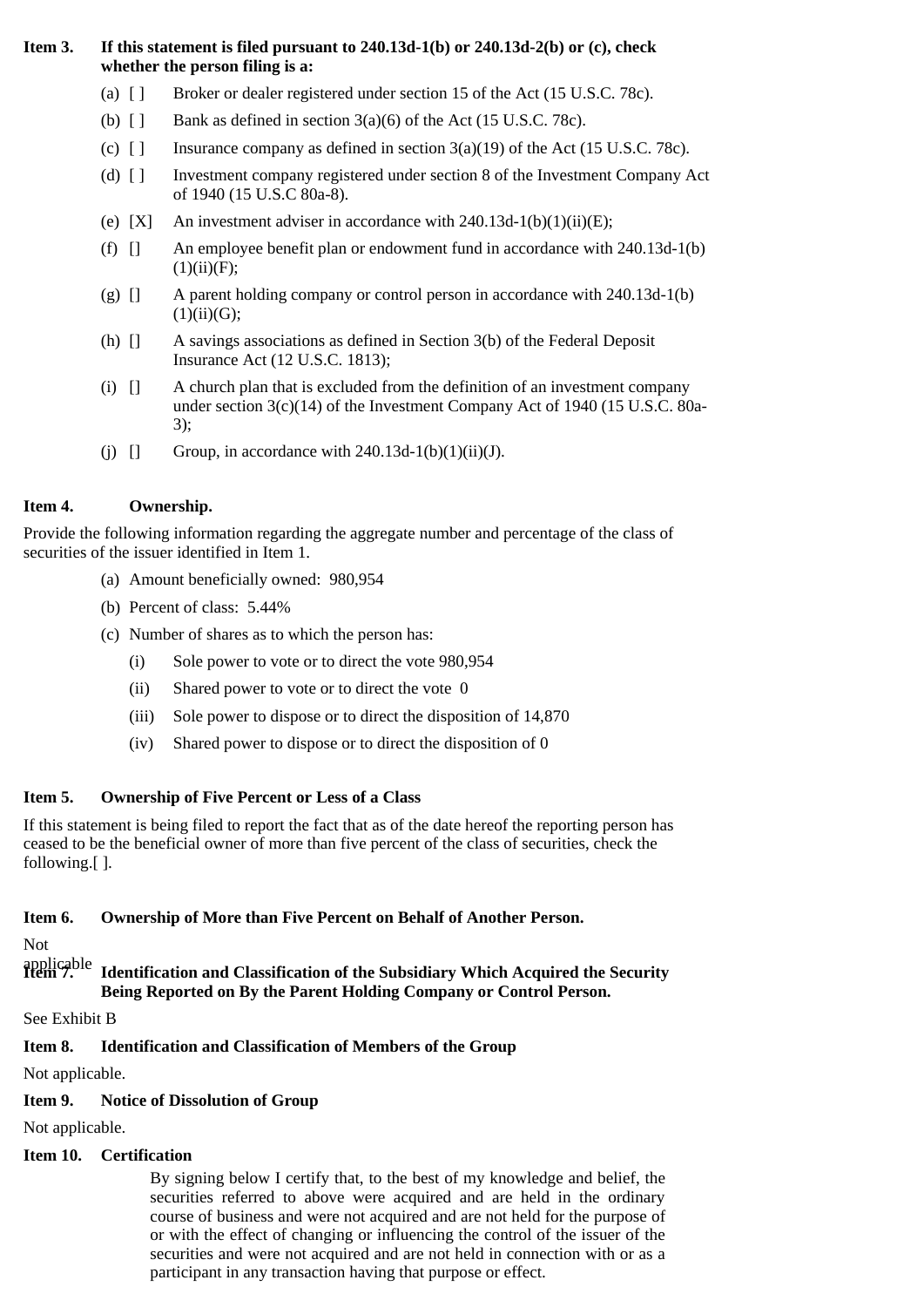## **SIGNATURE**

After reasonable inquiry and to the best of my knowledge and belief, I certify that the information set forth in this statement is true, complete and correct.

> January 31, 2007 Date /s/ Mark B. Kraske Signature Mark B. Kraske, VP Trust Operations Management Support Services Name/Title

## **Exhibit A**

## EXPLANATORY NOTE

This Schedule 13G is filed by Wells Fargo & Company on its own behalf and on behalf of any subsidiaries listed in Exhibit B. Aggregate beneficial ownership reported by Wells Fargo & Company under Item 9 on page 2 is on a consolidated basis and includes any beneficial ownership separately reported herein by a subsidiary.

## **Exhibit B**

The Schedule 13G to which this attachment is appended is filed by Wells Fargo & Company on behalf of the following subsidiaries:

Wells Capital Management Incorporated (1) Wells Fargo Funds Management, LLC (1) Wells Fargo Bank, National Association (2)

(1) Classified as a registered investment advisor in accordance with Regulation  $13d-1(b)(1)(ii)(E)$ .

(2) Classified as a bank in accordance with Regulation 13d  $1(b)(1)(ii)(B)$ .

#### **Exhibit C**

#### AGREEMENT

The undersigned hereby agree that the statement on Schedule 13G to which this Agreement is attached shall be filed by Wells Fargo & Company on its own behalf and on behalf of Wells Capital Management Incorporated.

Date: January 31, 2007

## WELLS FARGO & COMPANY

By: /s/Mark B. Kraske, VP Trust Operations Management Support Services

# WELLS CAPITAL MANAGEMENT INCORPORATED

By: /s/Mai Shiver, Chief Compliance Officer

**Exhibit D**

AGREEMENT

The undersigned hereby agree that the statement on Schedule 13G to which this Agreement is attached shall be filed by Wells Fargo & Company on its own behalf and on behalf of Wells Fargo Funds Management, LLC.

Date: January 31, 2007

WELLS FARGO & COMPANY